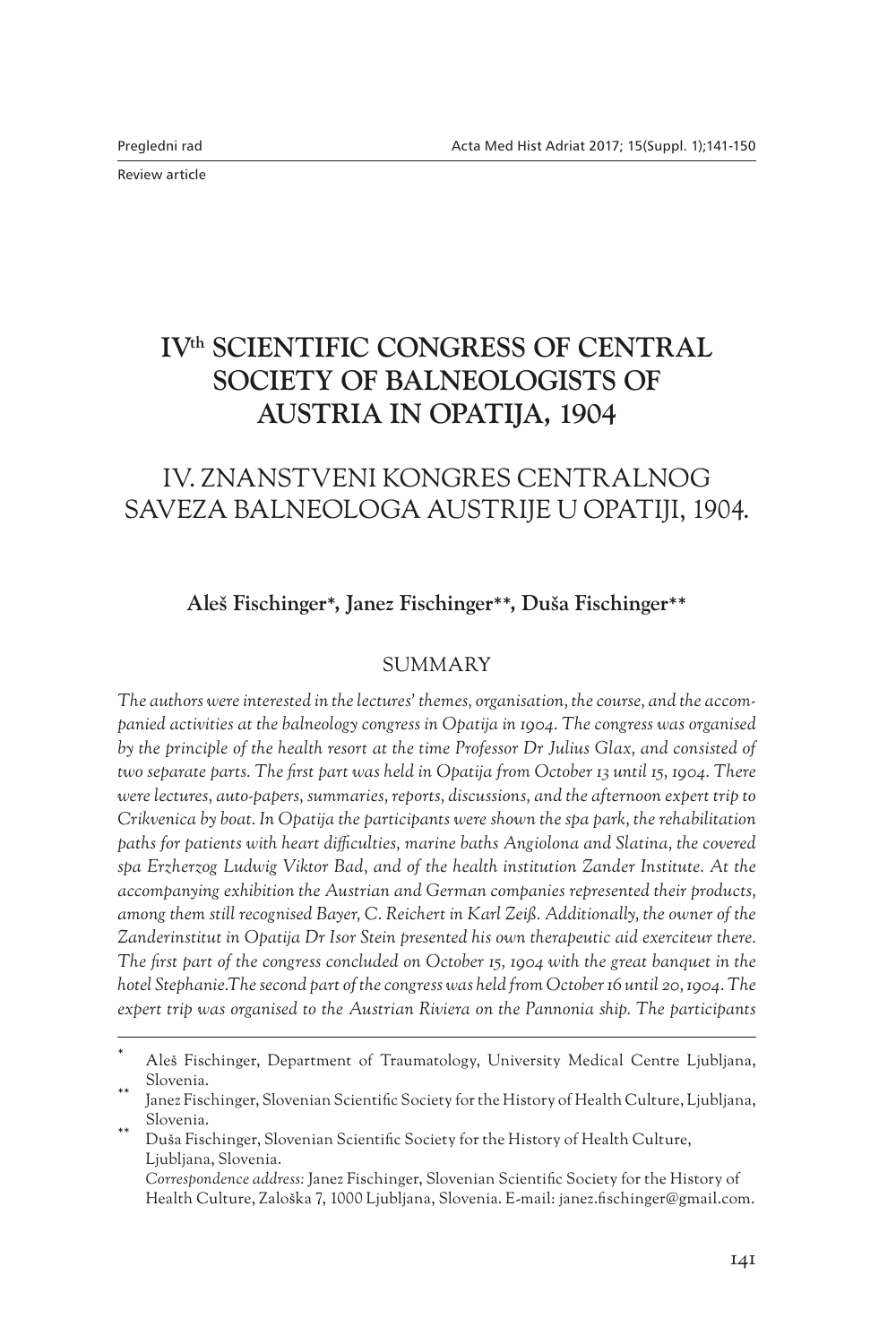*visited attractions and health institutions in Mali Lošinj, Pula, Brijuni, Rovinj, Grado, Aquileia and Trieste, where they also had expert lectures. The closing ceremony of the second part of the congress was in Trieste, from where the participants returned to Vienna by the special train.*

*Key words: balneology; congress; Abbazia/Opatija; Austrian Riviera; history of medicine.*

The authors of this article were interested in organization of the congress, its course, its accompanying activities, and the themes of the lectures of the 4**th** Balneology Congress of Austria in Abbazia (nowadays Opatija, Croatia) in the year 1904.

Vienna physician, Professor Dr Johann von Oppolzer (1808-1871) has advised treatment with the adequate/dietetic nutrition and also recommended the balneology therapy to some of his patients. For this reason he is considered to be the first to introduce balneology as a type of therapy [1]. His disciple, Professor Dr Wilhelm Winternitz (1834 -1917), an Austrian specialist in internal medicine, hydrotherapist and balneologist, that owned hydrotherapeutic foundation/institute in Kaltenleutgeben in 1865, founded Department for Hydrotherapy at the Vienna University in 1899 [2]. The same year The Central Society of Balneologists of Austria organized the I**st** Balneology Congress at Vienna from March 28 till March 30 [3]. The II**nd** Balneology Congress of Austria, held in Ragusa, included also the expert excursion to Ilidža. The congress lasted from March 30 till April 5, 1900 [4]. In the year 1902 the III**rd** Congress of Balneologists was organized in Vienna again from March 20 till March 25  $[5]$ . At the beginning of December 1903 Professor Dr Julius Glax (1846-1922), the principal of the health resort and of the seaside spa Opatija, also a member of the Central Society of Balneologists of Austria, sent the proposition to the management to organize the IV**th** balneology congress in Opatija in October 1904. His proposition was accepted at the plenary meeting on December 18, 1903 [6]. Subscriptions for the congress had to be sent to the Central Society of Balneologists till the end of September, 1904. For the expert excursions to health resorts in Austrian Riviera, for the meetings and other social gatherings the subscriptions had to be sent till October 6 [7]. For the participants, the balneology society organized transport from Vienna to Opatija by a special train that started on October 12 in the morning from the south railway station. After 12 hours the train arrived at Matulji. Special committee/board was taking care of the transport of the participants and their luggage. The participants arrived to Opatija in the comfortable carriages and hotel omnibuses in a half an hour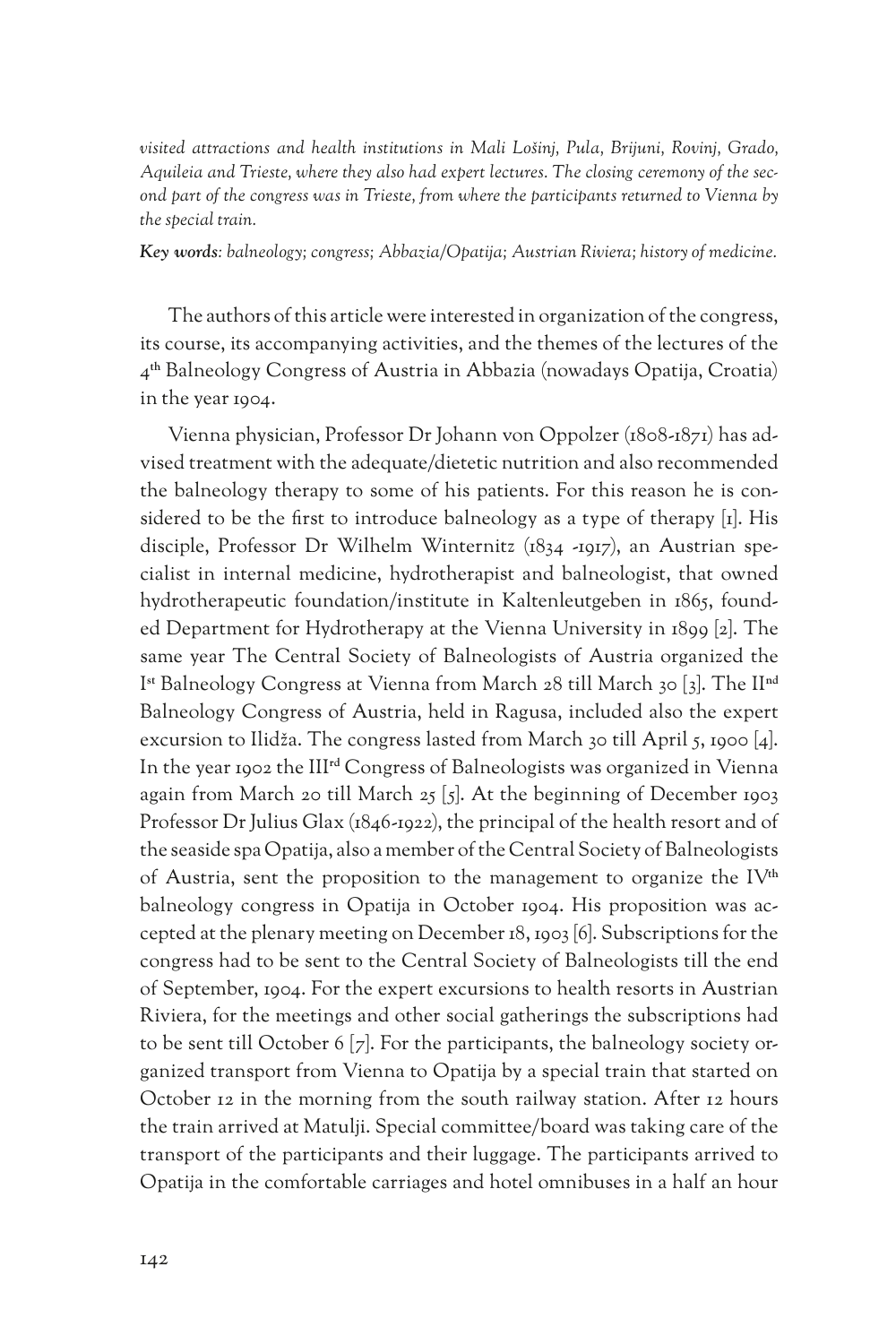ride [8]. At this time the tramway Matulji - Voloska - Opatija - Lovran was not yet available [9]. Special committee was established to take care of the accommodation. There were three large hotels operating in Opatija in 1904: Hotel Quarneo, Hotel Stephanie in Villa Amalia, owned by International Society of Sleeping Cars. Therefore, several participants of the congress had to be accommodated in small private hotels and boarding houses. The entertainment committee organized evening social gatherings for the congress participants in Adria-Club on October 13 and 14 [10].

In the pavilion of the former warm and cold marine baths there was an exhibition of the products which complemented balneotherapy or were otherwise important from the medical point of view offered by the Austrian or foreign companies. Bayer, Juschitzka & Schmidt, Novelly & Zell, A. Recknagel, C. Reichert, Rohrbeck, Dr. Sedlitzky, Rud. Siebert, Dr. Theinhards Hygiama and Karl Zeiss were exhibiting. The owner of the Zanderinstitut in Opatija Dr Isor Stein (1860 -?) presented his own therapeutic aid (utility) Exerciteur at this exhibition [11].

The congress began with unofficial activities in the morning on October 13, 1904. The participants had a guided tour of the seaside health resort, of the rehabilitation path of the first category for the patients with heart difficulties, of the both marine spas Slatina and Angiolina, of the covered spa Erzherzog Ludwig Viktor Bad and of the health institution Zander Institut [10]. The official congress opening was at 11.00 a.d. in a Hotel Stephanie. Professor Dr Wilhelm Winternitz, the President of the Central Society of Balneologists of Austria and the university professor at the Department for Hydrotherapy at the Vienna University, opened the congress with a welcome speech and with the lecture on the importance of the modern balneology [12]. After him Professor Dr Julius Glax, the principal of the seaside health resort, and the mayor of Opatija Dr Andrija Stanger (1853–1934) welcomed the participants. The official language of the congress was German. The exception was made for Dr A. Stanger, who began his welcome speech in Croat and continued in German  $[x_3]$ . (Fig. 1)

There were 254 officially registered participants of the congress. The majority of the participants were physicians and students of medicine (177). No woman physician participated, as in Austro-Hungarian Empire the university study for women was allowed only in the academic year 1900/01  $\lceil 14 \rceil$ . There were 25 representatives of the pharmaceutical companies, the spa and hotel owners, entrepreneurs, constructors, economists and journalists.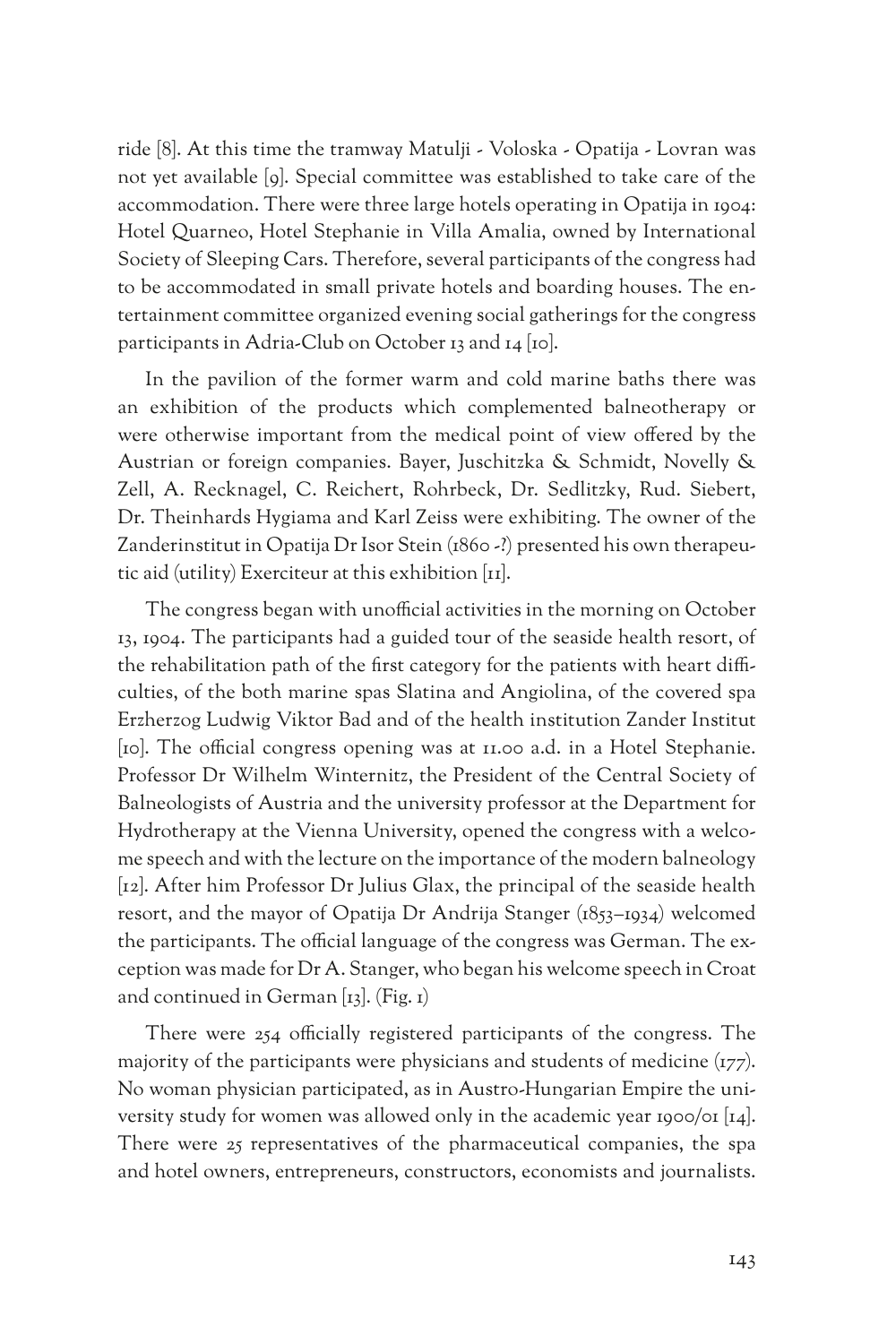Möge reicher Erfolg Ihre Tätigkeit lohnen und mögen die Tage. die Sie hier verbringen, Ihnen Freude und Genuß bereiten: jetzt und einst in der Erinnerung!

Bürgermeister Dr. Stanger: Velenčena Gospodo! Kano načelnik ove obciňe, kojoj je pripala čast, da vidi u svojoj sredini sakuplzeno toliko učenjaka, častim se u imenu domočeg pučanstva ponajprije srdačno Vas, častna gospodo, pozdraviti i zahvaliti Vam se na ovom velevažnom posjetu koji če u projesti našeg liečilišta zatilzežum biti kono volo važna točka napredka istoga i to nesamo radi posjeta sama i časti našem liečilišta istim izkazane, nego i radi koristi kojoj se naše liečilište može u svakom obziru od rad Vaših gospodstva nadati.

Figure 1. Welcome speech from Dr A. Stanger, mayor of Volosko-Opatija during the IV congress of austrian balneologists in Opatija, 13.10.1904 (*Source: Publications of Austrian balneological society, 1905*)

*Slika 1. Pozdravni govor dr. A. Stangera, gradonačelnika općine Volosko-Opatija na IV. kongresu austrijskih balneologa u Opatiji, 13. 1listopada 1904.* (Publikacija Saveza balneologa Austrije, 1905).

There were 54 of the companions of the congress participants (spouses, daughters and secretaries). There was no special lady program for them. They attended the expert lectures, social evening gatherings and expert excursions [15]. Also the important politicians attended the congress: Minister for the interior, the head of the health department at the same Ministry, and also the officer for health and the sanitary inspector from the regional administration in Trieste [10].

The congress activities were carried out in 4 plenary sessions, on Thursday afternoon, on Friday morning, on Saturday morning and afternoon. There were presented 5 papers, 13 auto-papers, 3 reports, 1 report with the demonstration and 57 discussions. The themes were on balneology (Novelties in Balneology, Mechanical and Balneology Approach/Treatment of the Heart Diseases, The Importance of bath in gout, Balneotherapy at the Combination of Heart, Nervous and Women Difficulties …), and free themes (Vegetarian Diet, Fighting Malaria in the Costal Region, Ethiology and Prophylaxis of the Night Sweating at the Tuberculosis, Pre-Menstrual Temperature Rise at the Pulmonary Tuberculosis, Initial Tuberculosis and the Menstruation, Auto-Toxic and Alimentary Dermatosis …). Some physicians presented their experiences with thalassotherapy (Therapeutic Importance of the Marine Bath on Adriatic, Marine Climate and Tuberculosis) [10]. Six papers and auto-papers from the IV**th** scientific congress were published *in extenso* in the later issues of the journal *Wiener Medizinische Wochenschrift* [17].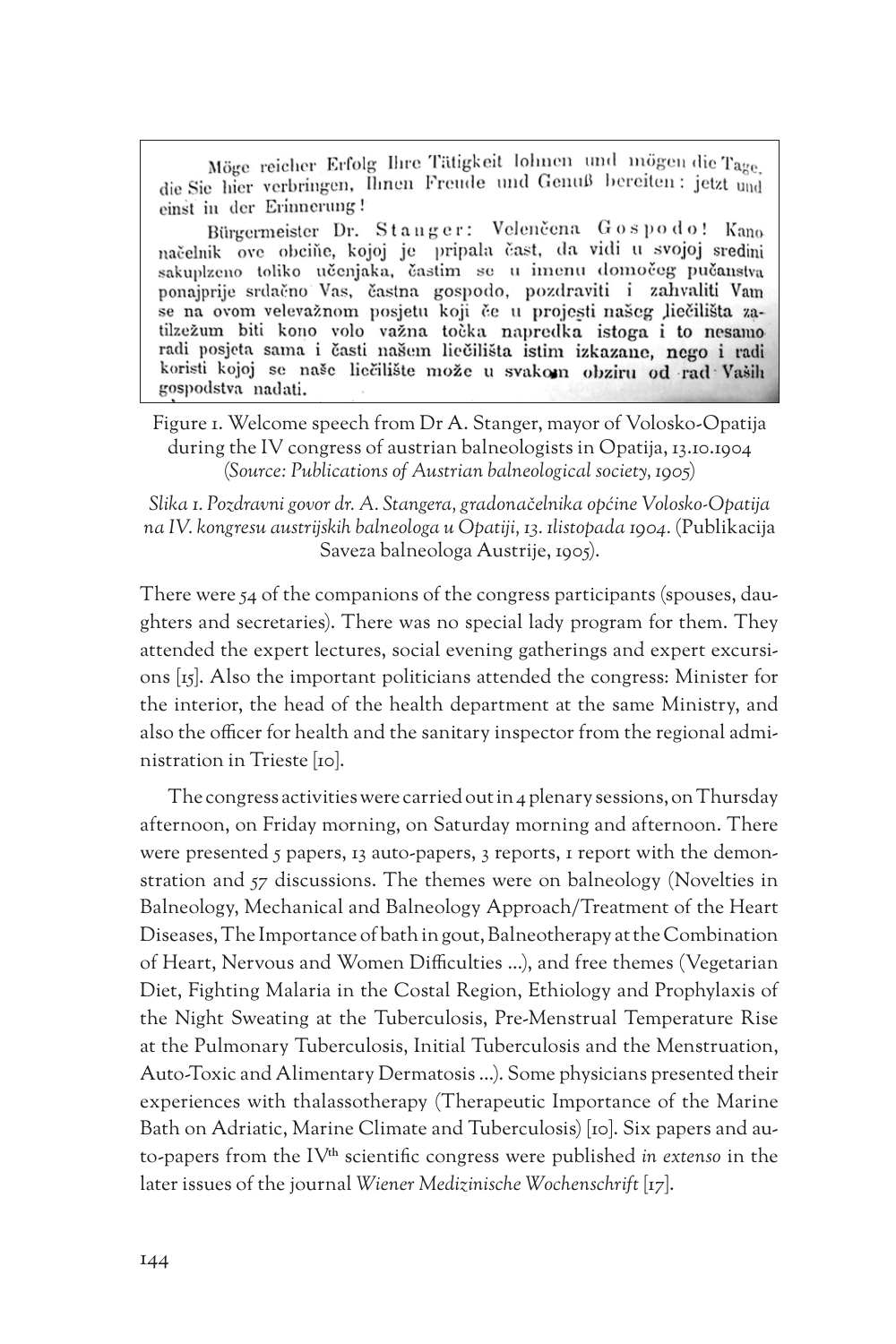The expert trip was scheduled for the participants of the congress on Friday afternoon. They sailed to Crikvenica on the ship Liburnija. Dr Herman noble Coltelli de Roccamara, the principal of the health institutions in Crikvenica, showed to the participants of the congress the military sanatorium, health resort for children Ladislaus/Ladislavovec, health hotel Therapia and the spa park. On the ground floor of the hotel Therapia there was a hydropathic/hydrotherapeutic institution with the most modern equipment for physiotherapy. The spa park was proud of their children's playground and the course for lawntenis [18].

The Congress concluded on Saturday afternoon. In the evening the banquet was organized where the president of the Society of Physicians of Opatija, Professor Dr Glax paid tribute to all of the participants for their contributions by the written acknowledgement that his daughter the painter Stefanie Glax (1876-1952) designed (Fig. 2).

On the next day the expert excursion to the health resorts in Kvarner and Istria was organized for the congress participants. They sailed on the ship Pannonia to Mali Lošinj, and admired this the most south located health resort on the island and Cicale bay. Late at night they arrived to Pula, where they spent the night. On Monday morning they visited the harbour of the Austrian Navy and the old city with the Roman amphitheatre. On the afternoon they visited Brijuni islands. In the evening there was a social gathering with the dancing for the congress participants and for the important representatives of Pula. On Tuesday after a two and a half hour journey to Rovinj the congress participants initially visited the old city, and after this the marine hospice San Pelagio. The Head of the Hospic, Professor Dr Monti gave a lecture for the congress participants presenting the methods and success of treatment in this institution. Primarius Dr Kien presented several successfully cured patients before dismissal home. After the lectures the congress participants collected and donated K 1300 to the hospice. Journey to Grad followed, where they stayed overnight, and enjoyed the city, the famous dunes, and Aquileia. On Thursday part of the congress participants travelled by ship and others by train to Trieste, where they had a joint lunch in a Hotel de la Ville with the solemn closure of the Congress. The congress participants had a free afternoon. They could visit Miramare, Opicina or Aquarium in Trieste. In the evening a special train was organized for them from Trieste to Vienna [19].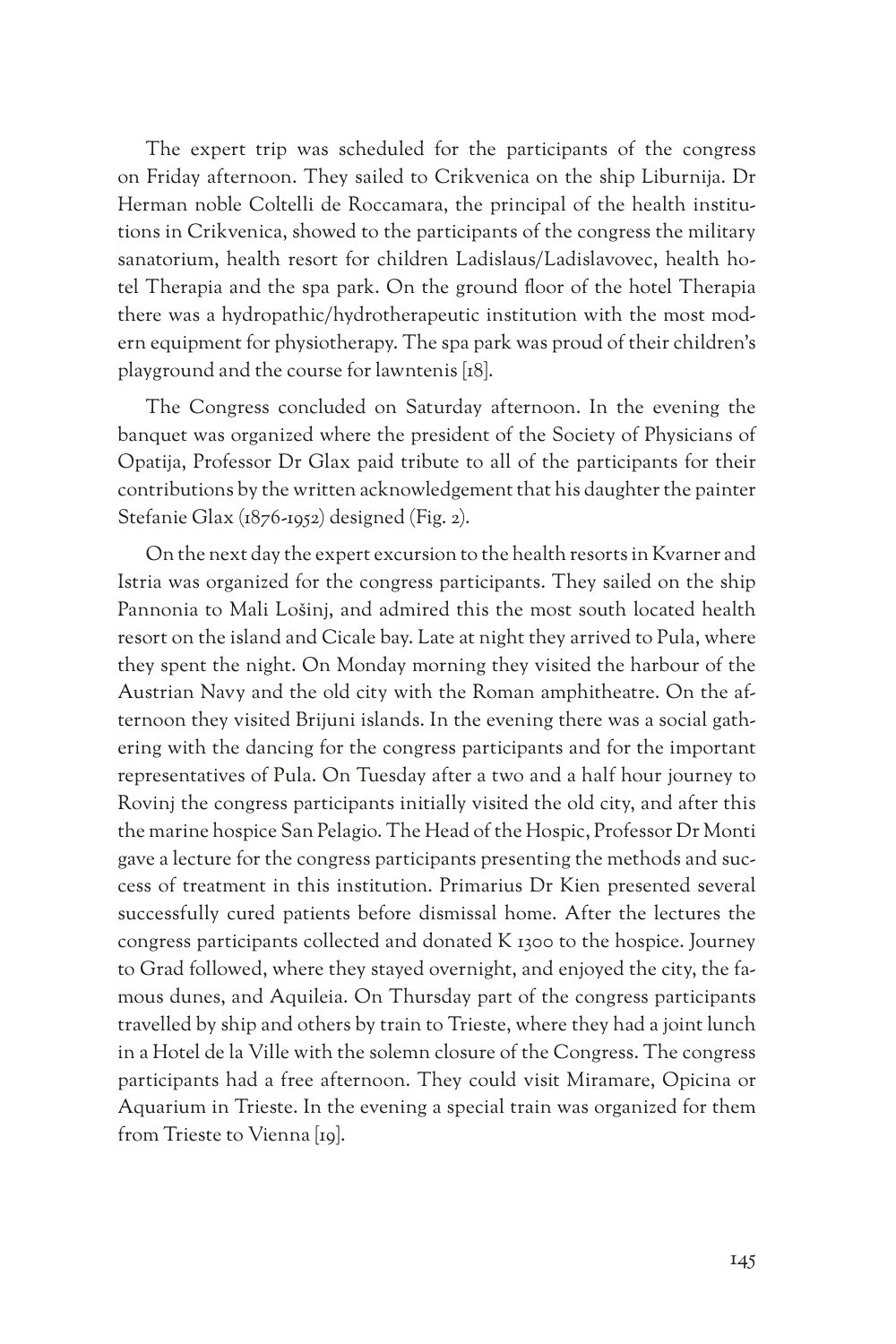Danksagung. Der Yerem der Rerzte in Rbbazia spricht dem verehrten Damen-Komitee, der Direktion der Kuranstalten der internationalen Schlafwagen-Gesellschaft, allen Hotel-, Pensions- und Hausbesitzern, dem Yergnugungs-Komitee, sowie uberhaupt Rilen, welche sich an dem festlichen Empfange des JY wissenschaftlichen Kongresses des Centralverbandes osterreichischer Balneologen in Robazia in so liebenswurdiger und opferwilliger Weise beteiligt haben, den verbindlichsten Dank aus Der Obmann des Yereines der Rerzte in R66azia Prof. Glax.

Figure 2. Appreciation Letter from the president of Medical association of Opatija prof. Glax to all participants who contributed to organisation of the IV. balneological congress. (*Kindly provided by Mr. Andreas Inhofner, Vienna*).

*Slika 2. Zahvalnica predsjednika Liječničkog društva Opatija prof. Glaxa svima koji su sudjelovali u organizaciji IV. kongresa balneologa.* (Ljubaznošću g. Andreasa Inhofnera iz Beča).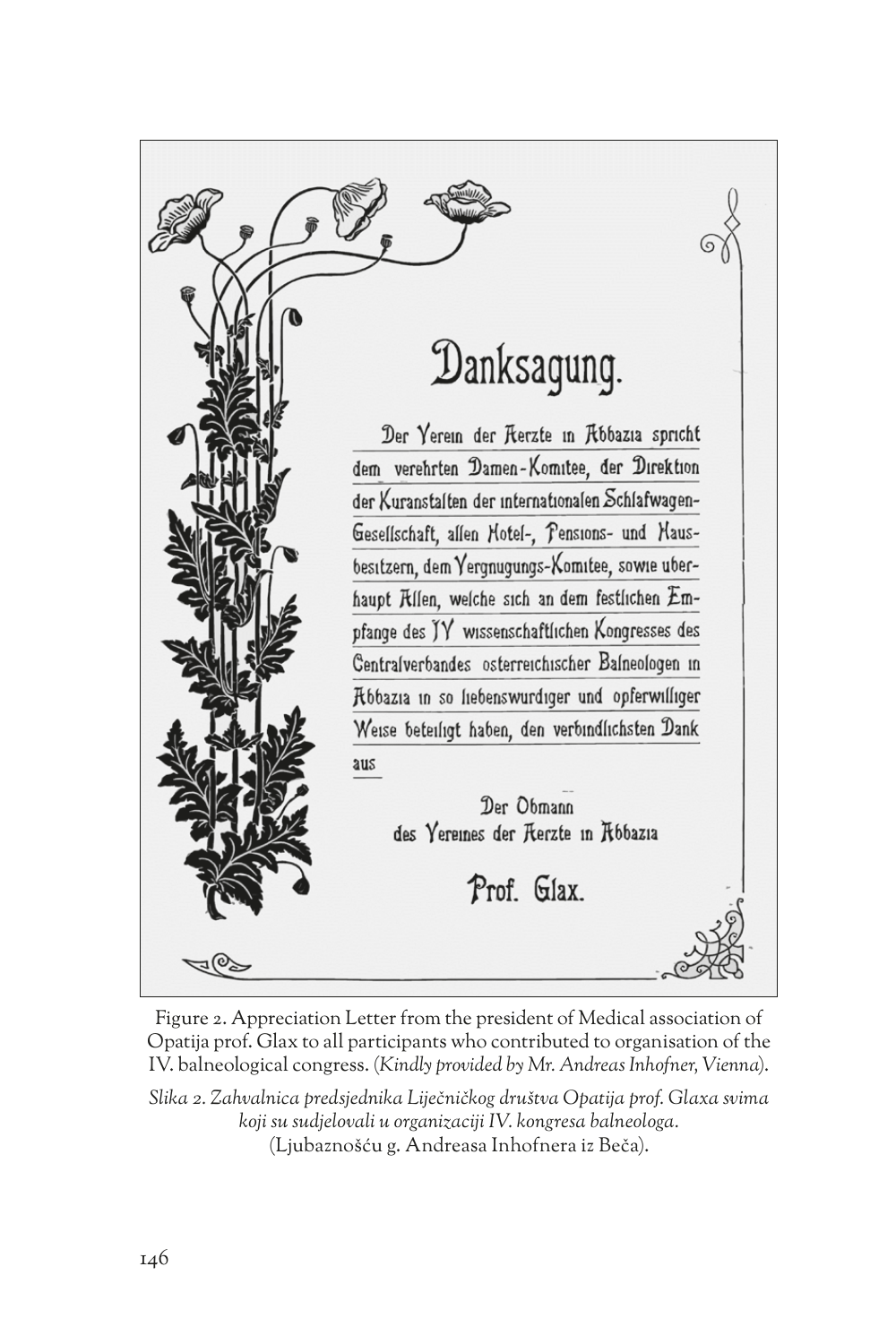## The Historical Memory / Conclusion

The information that the IV**th** Congress of Balneologists was organized in Opatija in 1904 was found in a book *Opatijski album* by Boris Zakošek issued in 2005 as a special publication of the State Archive in Rijeka (20). The first more detailed information was found in the daily newspapers of the time. The journal *Neue Freie Presse* published a call for participation in the Congress, and the announcement about the special train being offered from Vienna to Opatija for the participants. In the journals *Neue Freie Presse* and *Das interessante Blatt* two short reports on the expert and social activities at the Opatija Congress were published, and the names of the prominent physicians and politics that actively participated at the Congress were listed. We found it interesting that in *Das interessante Blatt* along with the report about the Congress also the full-page photography of the congress participants was published [21] (Fig. 3). In the 43rd issue of the weekly paper *Wiener Medizinische Wochenschrift* that was published in duration of the congress in Opatija besides the reports on the congress also all ceremonial speeches were published. In the later issues of this weekly paper six papers from the congress were published [22]. All papers mentioned were available at ANNO - *AustriaN Newspapers Online.*

The Congress Proceedings was published by *Central Society of Balneologists of Austria* in 1905. The Editor was its secretary Assistant Professor Dr Karl



Figure 3. Photograph with participants of IV. congress of austrian balneologists in Opatija, 14.10.1904 (*Source: Das interessante Blatt, 20.10.1904*).

*Slika 3. Fotografija sudionika IV. kongresa austrijskih balneologa u Opatiji, 14.listopada 1904.* (Das interessante Blatt, 20.10.1904).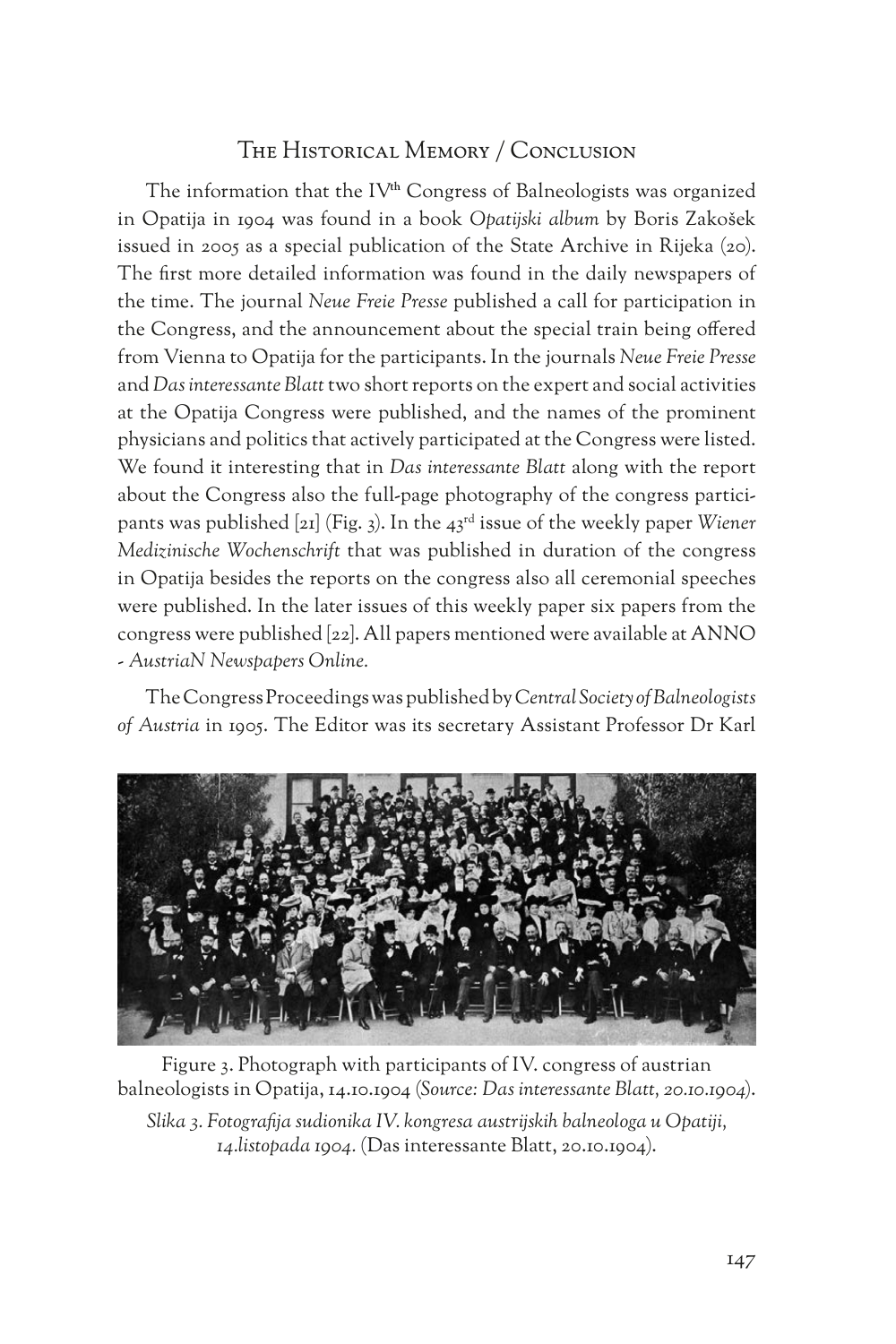Ullmann (1860 – 1940). In the Proceedings there are detailed reports on both expert tours. As well as all welcome and memorial speeches dedicated to the diseased Austrian balneologists, papers, auto-reports and lectures were published. The Proceedings is kept in the Library of the Medical University in Vienna and was available to us in e-form, payment was required. In the State Archive in Rijeka no documents on the IV**th** Congress of Balneologists could be found. The Congress was only mentioned in the records of two meetings of the Health resort Opatija administration, that were taking place on December 7, 1903 and on September 23, 1904. On the first meeting the proposition by Professor Glax to send the offer for the organization of the congress to the Central Society of the Balneologists at Vienna was accepted. On the second meeting they were discussing the organization and payment of the transport for the attending congress participants and their luggage from Matulji to Opatija [23].

Today we can find on the internet only a few names of the prominent and distinguished physicians that actively participated on the IV**th** Congress of Balneologists. Most of them are already forgotten.

On the website *Povijest Opatije – Opatija Online (The History of Opatija – Opatija Online)* the IV**th** Congress of Balneologists is not mentioned, though it was of the utmost importance for promotion of Opatija. In Opatija that proudly calls itself the Town museum, on any public building there is no memorial tribute of the very important event that lasted for several days, and was significant for the promotion of the Austrian Riviera, the climate seaside health resort and marine baths.

*Prijevod na engleski/Translated by Tatjana Praprotnik, BA*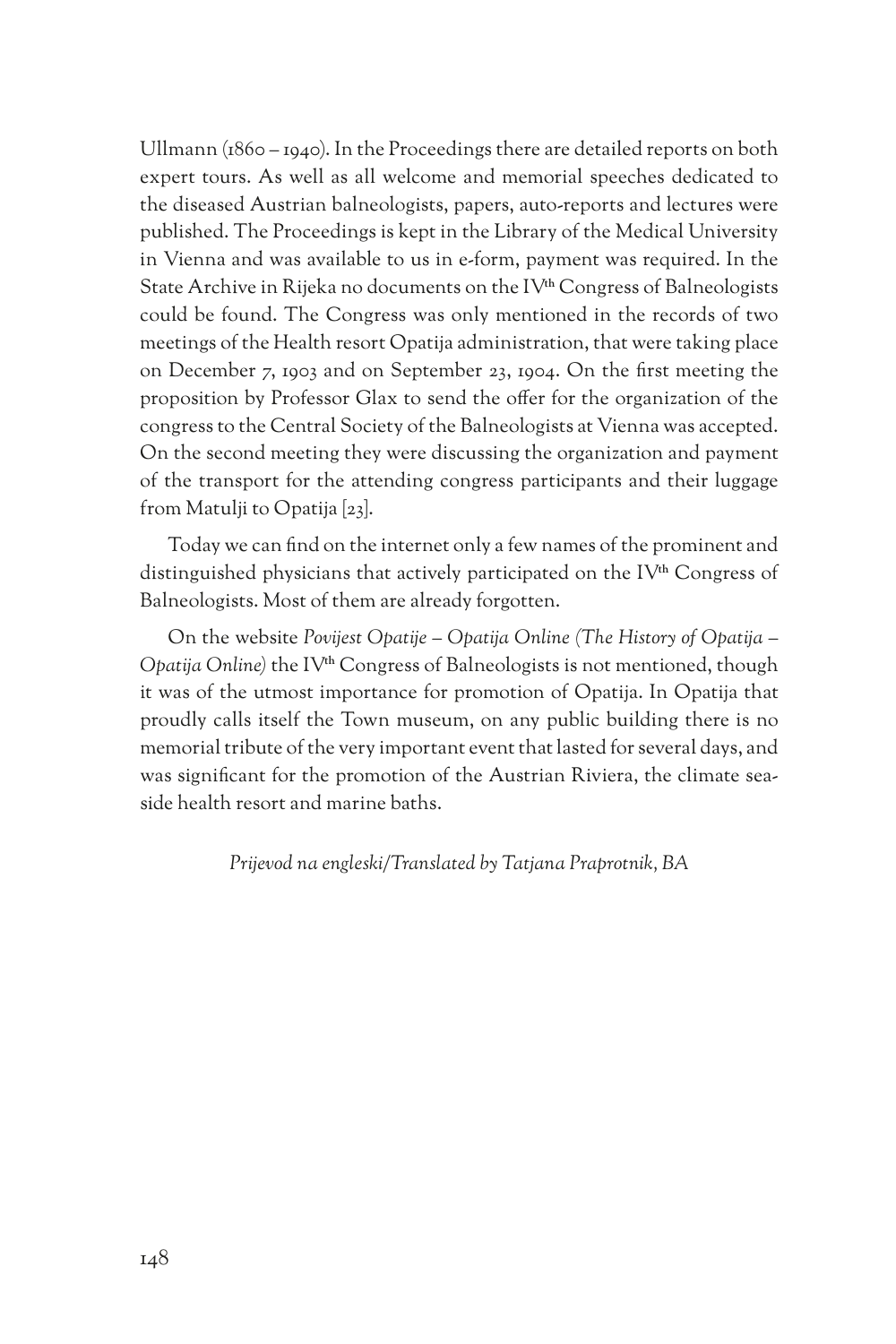#### References:

- 1. http://www.biographien.ac.at/oebl?frames=yes Oppolzer, Johann von (1808- 1871); Internist; Google 12.8.2016.
- 2. https://de.wikisource.org/wiki/BLKÖ: Winternitz,\_Wilhelm; Google 12.8.2016.
- 3. Veröffentlichungen des Zentralverbandes der Balneologen Österreichs. Bericht über den I. Östereichischen Balneologen-Kongress in Wien 28.- 30. März 1899,Verlag Perles Wien 1900.
- 4. Veröffentlichungen des Zentralverbandes der Balneologen Österreichs. Bericht über den II. Östereichischen Balneologen-Kongress Ragusa\_Ilidže 30. März - 5. April 1900, Verlag Perles Wien 1900.
- 5. Veröffentlichungen des Zentralverbandes der Balneologen Österreichs. Bericht über den III. Östereichischen Balneologen-Kongress 20.-25. März 1902 Wien, Verlag Perles Wien 1903.
- 6. Veröffentlichungen des Zentralverbandes der Balneologen Österreichs. Bericht über den IV. Östereichischen Balneologen-Kongress 13.-15. Oktober 1904 Abbazia, Verlag Perles Wien 1905, p.12.
- 7. Oesterreichischer Balneokongreß in Abbazia. Neue Freie Presse, 1904, Nr.14408:6; Google 24.9.2016.
- 8. Balneokongreß in Abbazia. Neue Freie Presse, 1904, Nr.14417:8; Google 18.9.2016.
- 9. Glax J. Wintercurort und Seebad Abbazia. Führer für Kurgäste. Curcommision, 1910, pp.141- 49.
- 10. Veröffentlichungen des Zentralverbandes der Balneologen Österreichs. Bericht über den IV. Östereichischen Balneologen-Kongress 13.-15. Oktober 1904 Abbazia, Verlag Perles Wien 1905, p.20.
- 11. Ibidem, pp. 177-192.
- 12. Der Balneokongreß in Abbazia. Neue Freie Presse. Morgenblatt, 1904. Nr. 14418:19-20; Google 14.10. 2016.
- 13. Veröffentlichungen des Zentralverbandes der Balneologen Österreichs. Bericht über den IV. Östereichischen Balneologen-Kongress 13.-15. Oktober 1904 Abbazia, Verlag Perles Wien 1905, pp. 45-54.
- 14. Cindrič A. Študenti s Kranjske na dunajski univerzi 1848–1918. V Ljubljani: Univerza v Ljubljani; 2009, p. 255.
- 15. Veröffentlichungen des Zentralverbandes der Balneologen Österreichs. Bericht über den IV. Östereichischen Balneologen-Kongress 13.-15. Oktober 1904 Abbazia, Verlag Perles Wien 1905, pp. 30-33.
- 16. Ibidem, pp. II-V.